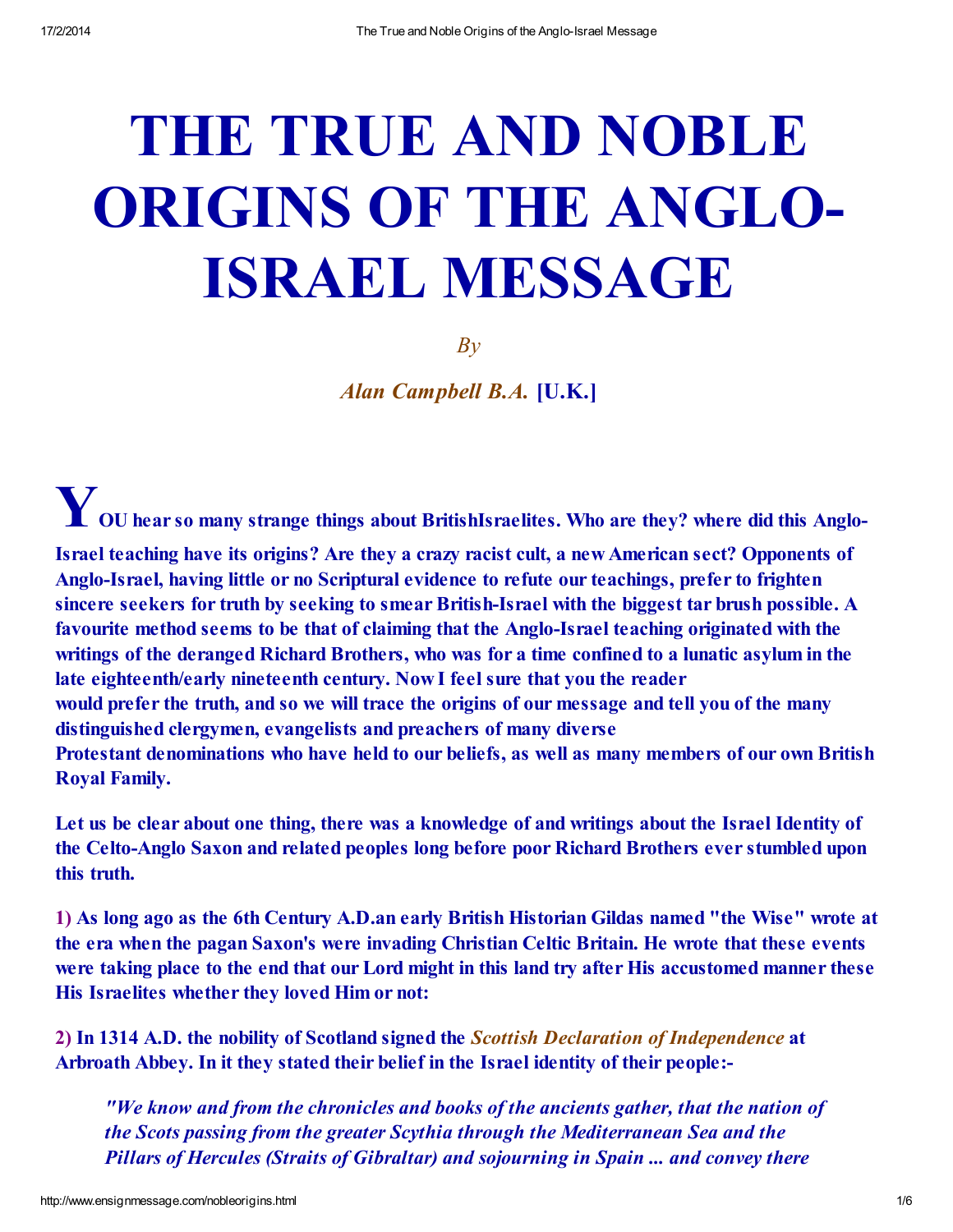*one thousand two hundred years after the outgoing of the people of Israel".*

3) Sir Francis Drake (1540-1596) wrote to Rev. John Foxe,the famous Martyrologist:

*"God may be glorified, His church, our Queen and country preserved, the enemies of truth vanquished; that we might have continued peace in Israel. Our enemies are many but our protector commandeth the whole earth"*

4) French Huguenot Counsellor Le Loyer wrote in his *"The Ten Lost Tribes Found" (1590)*

*"The Israelites came to and founded the English Isles"*

5) John Saddler MA, M.P- in 1649 in his learned work *"Rights of the Kingdom or Customs of our Kings and Parliaments"* advocated the Israelitish origins of the English.

## A TESTIMONYOF OUR IDENTITY

6) In 1723, Dr.Jacques Abaddie (1654-1727), Huguenot refugee and Dean of Killaloe, Ireland, in his *Le Triomphe de la Providence et de la Religion*, wrote:

*"Certainly, unless the Ten Tribes have flown into the air, or been plunged to the earth's centre, they must be sought in that part of the North which, in the time of Constantine, was converted to the Christian Faith - namely among the Iberians, Armenians, and Scythians; for that was the place of their dispersion-the wilderness where God caused them to dwell in tents, as when they came out of the land of Egypt... Perhaps, were the subject carefully examined, it would be found that the nations who in the fifth age made irruption into the Roman Empire, and whom Procopius reduces to ten in number, wer in ef ect the Ten Tribes,who kept in a state of separation up to that time, then quitted the Euxine and Caspian, the place of their exile, because the country could no longer contain them. Everything fortifies this conjecture; the extraordinary multiplication of this people, marked so precisely by the prophets, the number of the tribes, the custom of those nations to dwell in tents, according to the oracles, and many other usages of the Scythians similar to those of the children of Israel." translated from the French by Revd Robert Douglas*

Dr Abaddie published his work in Amsterdam and the original four volumes can be seen in the British Museum.

7) In 176I Alexander Cruden published the first edition of the famous Bible aid, *"Crudens Concordance"*. The dedication page of this original edition contained these words:- *"that it may be said by the present and future ages, that King George III has been an Hezekiah to our British Israel".*

8) In 1813 RalphWedgwood in his publication *"The Book of Remembrance"* demonstrated that England is Ephraim.

9) In 1815 Revd James Hartley Frere wrote a book entitled *A Combined View of the Prophecies of*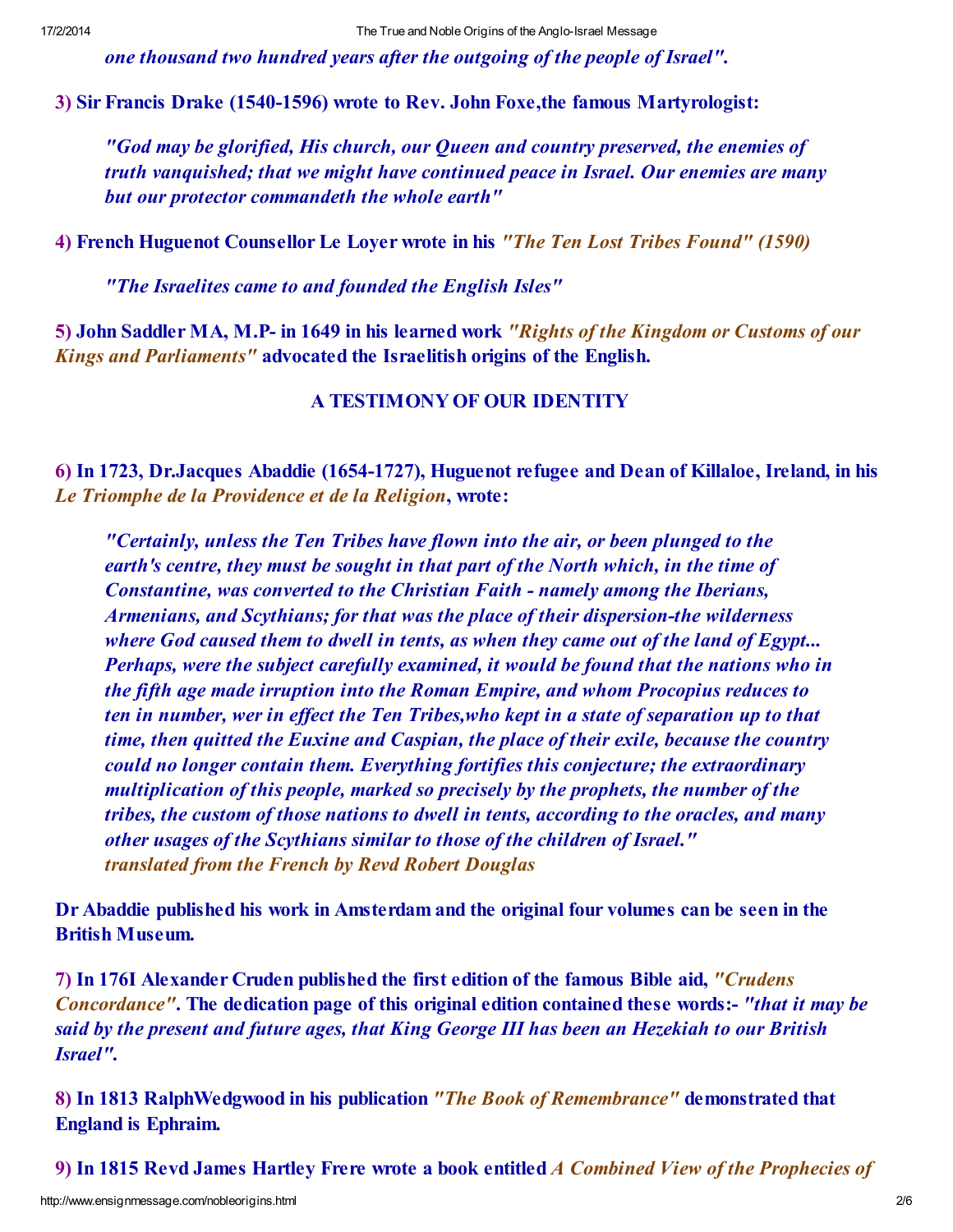*Daniel, Esdras and St John* in which he showed that the British were Israel.

10) In 1816 Revd B. Murphy published *Precursory Proofs that the Israelites came into Egypt and Ireland* - he went on to publish *The Advocate of Israel and the Isle of Erin.*

11) In 1828 - Revd J. W Brooks wrote an article which he signed Abdul which was published in the *Jewish Chronicle* and in which he proved the Welsh to be of Israel descent.

12) In 1840 - Revd John Wilson M.A. a Scottish Presbyterian minister authored the classic book *Our Israelitish Origin* in which he combined the record of history and Bible Prophecy with the most up to date discoveries of archaeology. His writings and lectures helped to make the Israel Message widely known.

13) The Israel Message was to spread to the United States where one of the leading exponents was Revd Joseph Wild D.D. minister of Union Congregational Church Brooklyn, New York who published many books on Anglo-Israel including *The Lost Ten Tribes* in 1879.

As the truth of our Israel Identity gained momentum, it would be hard to include them all. We shall therefore list the best known by their religious denomination which shows how the Anglo-Israel belief took root amongst Christians of diverse back grounds. Our

roll of Honour includes:-

### ANGLICAN

Archbishop Bond of Montreal

Revd Titcomb D.D. Bishop of Rangoon

Rt Revd M.S. Alexander -Anglican Bishop in Jerusalem

Rt Revd Thornton D.D.- First Anglican Bishop of Ballarat Australia who stated "British Israel truth is most wonderful I wish I had known it twenty five years earlier. It makes clear so many things that have been obscure.

### **METHODIST**

Bishop H.A. Allen of the Wesleyan Methodist Church in California USA who wrote *Judah's Sceptre and Joseph's Birthright* back in 1902. This book is still a

B.I. Classic today, a century later and has run into millions of copies. Reviewing the book at the time of publication the Baptist Messenger stated *"that the arguments produced by Mr Allen seem to be unanswerable."*

Dr Dinsdale Young (1861-1938) the famous English Methodist preacher, who pastored Westminster Central Hall and was President of the Wesleyan Conference stated: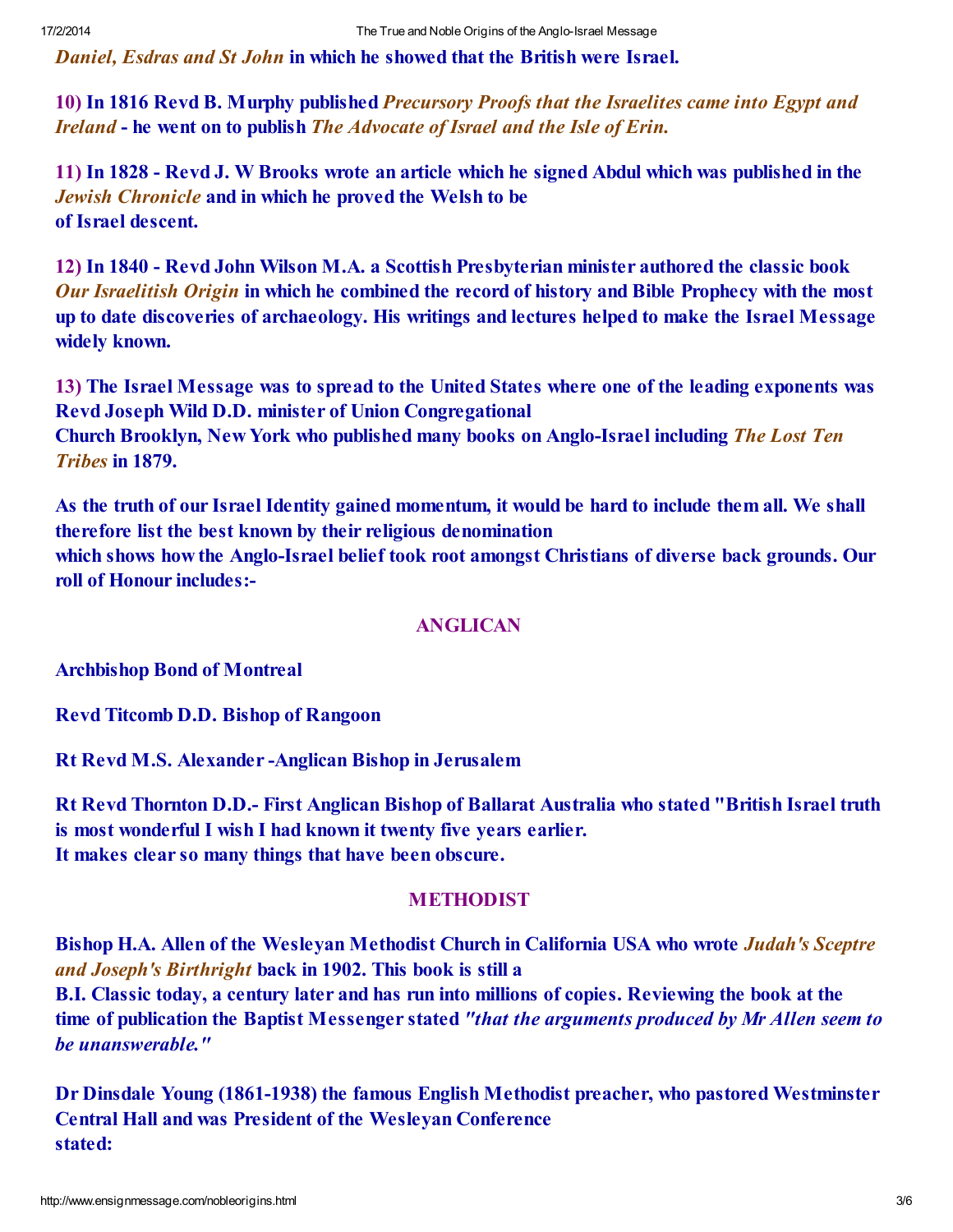*"I increasingly believe that the weight of argument is with the British-Israel position. My heart warms to it, because of its splendid adherence to the Bible. The British Israel Federation has lighted a lamp the golden beauty of which shall never be obscured."*

Revd Robert Bradford - Belfast Methodist clergyman, Member of Parliament for South Belfast in the British House of Commons. He spoke extensively on the Message both in the U.K.and in Canada and was to be assassinated by Irish Republican terrorists in 1982.

### PRESBYTERIAN

In addition to Revd John Wilson, we have Revd James McGaw, a Reformed Presbyterian minister who authorised *Suppose we are Israel.* He testified that:

*"The revelation brought to me through the study of the Israel Truth, has established my faith in the Bible as the Inspired Word of God."*

Revd Duncan McDougall- Free Church of Scotland.

### **BAPTIST**

For many years the Woodward Avenue Baptist church in Detroit U.S.A was regarded as the largest Anglo-Israel congregation. Two of its Pastors were leading exponents of Anglo-Israel.

Dr John Wellington Hoag (1915-1947)

Pastor William J Washer (1947-1962)

Dr Mordecai Ham - a convert of the famous evangelist Billy Sunday. Dr Ham led Billy Graham to Christ back in 1934. He held an honorary doctorate from Bob Jones University in Greenville South Carolina, and published a magazine entitled *The Kentucky Revivalist.*

Revd T. R. Howlett B.A. minister of Calvary Baptist Church Washington D.C.author of *The Ten Lost Tribes of Israel Found and identified in the Anglo-Saxon Race*

Pastor James Mountain D.D. leading Baptist Fundamentalist in the United Kingdom. Author of *Modernism Refuted* and compiler of *Hymns of Faith and Consecration*. He authored *British Israel Truth Defended* and *The Triumph of British Israel*.

### **HOLINESS**

Revd Maynard James - editor of *The Flame* magazine.

## SALVATIONIST

Major A Smith of the Salvation Army in South Africa.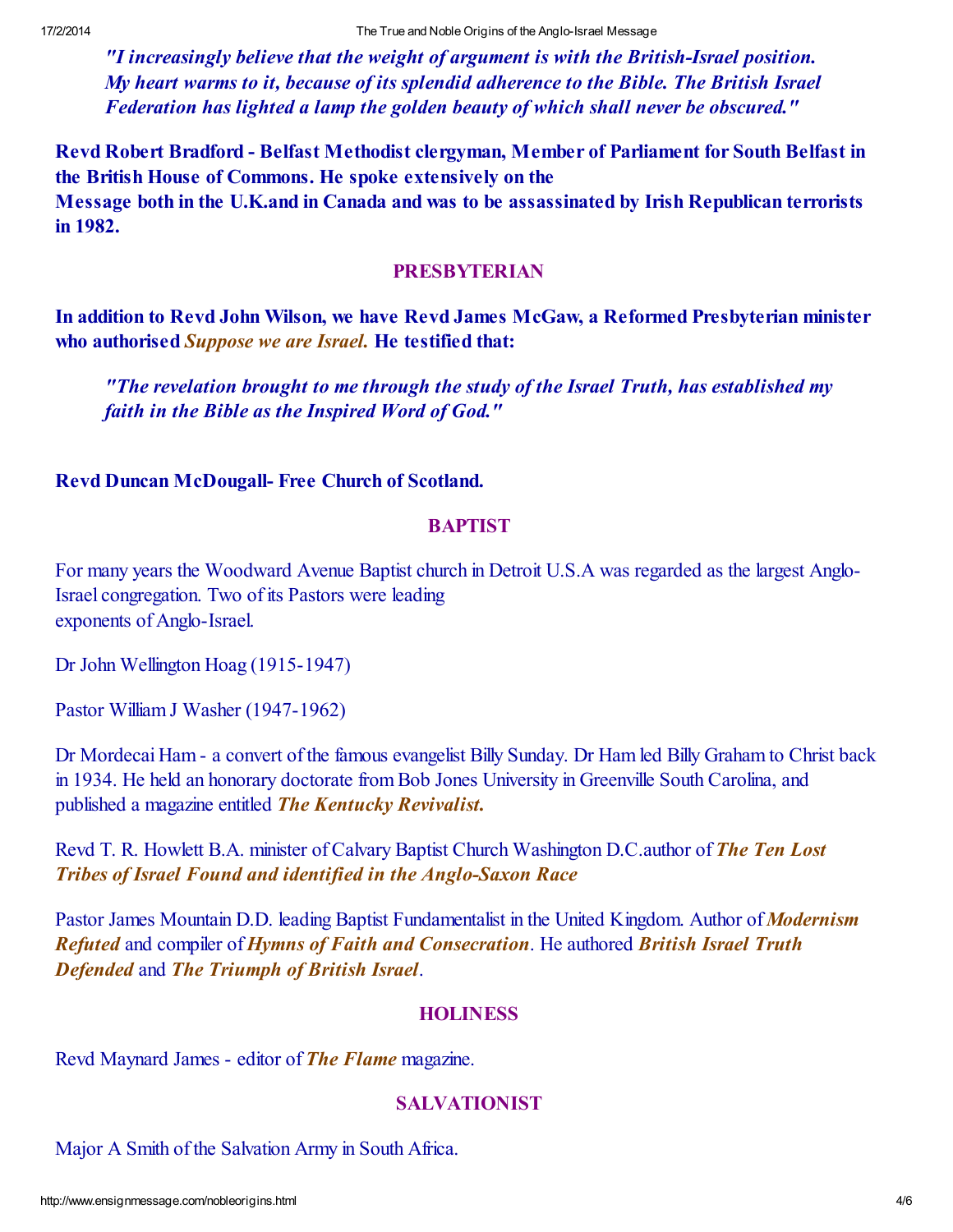## FULL GOSPEL/PENTECOSTAL

Charles Parnharn pioneer of Pentecost, at whose Topeka Bible College the Pentecostal outpouring began at the turn of the 20th Century.

Pastor Jones and Dan Williams - founders of the Welsh Apostolic Church.

Principal George Jeffreys - founder of the Elim PentecostalChurch and the Bible Pattern Church.

Evangelist Stephen Jeffreys - the Principal's brother.

Evangelist E.W Bosworth author of *Christ the Healer*.

Pastor Leo Harris - founder of the Christian Revival Crusade in Australia.

## CONGREGATIONAL

Revd Dr Pascoe Goard - a graduate of Wesleyan College in Winnipeg, Canada, he pastored the Knox CongregationalChurch in Vancouver, going on to be Vice President of the British Israel World Federation and Editor of the *National Message* magazine. He was author of many Anglo-Israel books, and helped start the *Harrow Weald Bible College.*

Revd Merton Smith converted in a Moody Revival- he went on to become organising secretary for Moody's campaign in Britain and America. He helped to establish the *Moody Bible Institute* and was Pastor of the Grandveiw CongregationalChurch Vancouver, Canada.

# OTHER DISTINGUISHED BELIEVERS IN ANGLO-ISRAEL

Professor Charles Totten of Yale University U.S.A.

Professor Piazzi Smith Astronomer Royal of Scotland

Admiral Fisher - First Sea Lord

Hon. W E Massey - Prime Minister of New Zealand

# ROYALTY ALSO

Queen Victoria

King Edward VII

King George V

King George VI

Princess Alice, Countess of Athlone